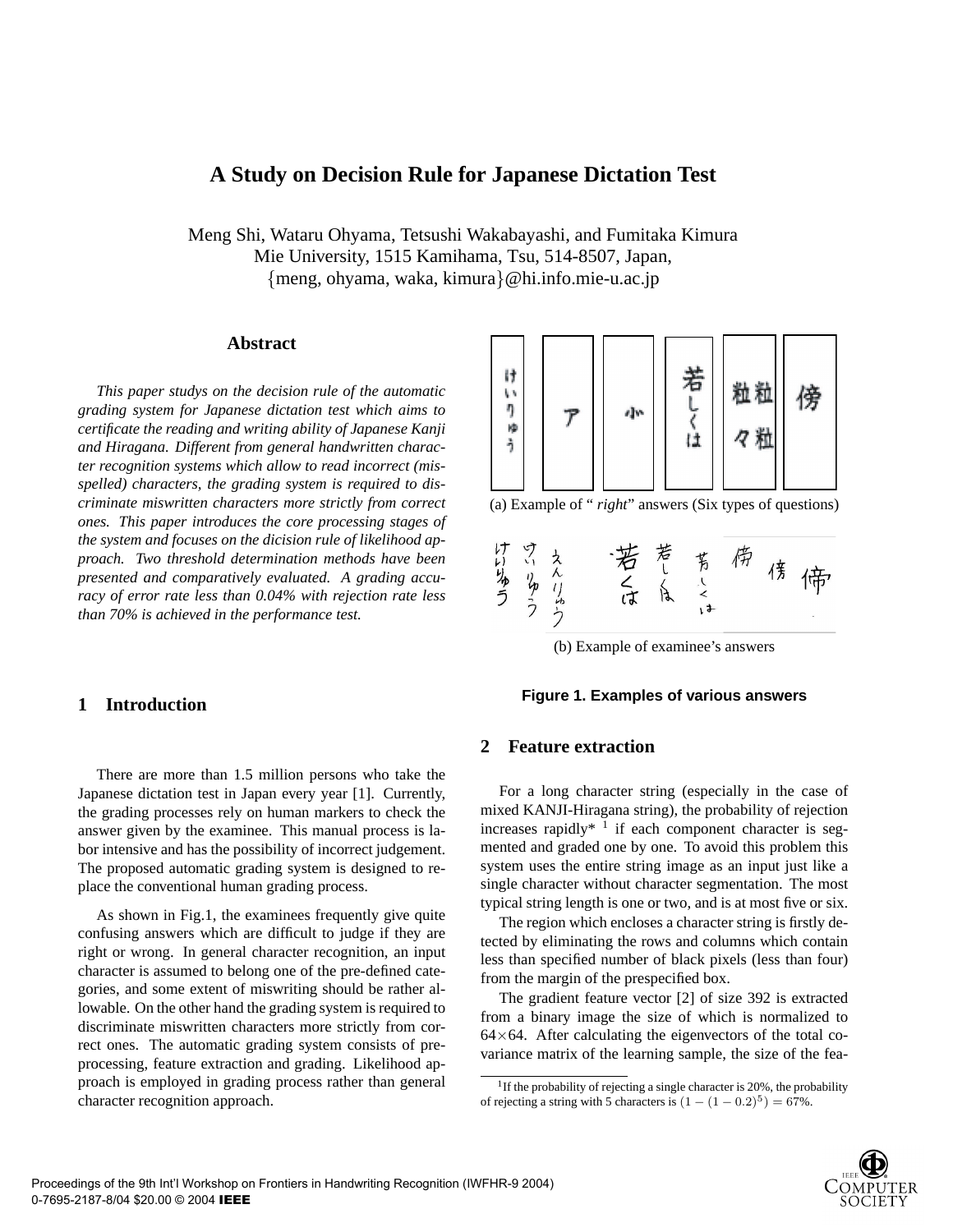

#### **Figure 2. Decision rule based on likelihood approach**

ture vectors are reduced to 256 using PCA (Principal component analysis).

### **3 Grading process**

#### **3.1 Distance function**

For each question, a human-marked " *right*" reference set including about 1,000 samples is selected from the actual answer sheet. The mean vector M and covariance matrix  $\Sigma$  are estimated according to the reference set. The distance between an entry  $X$  and the reference set is calculated by the Modified Projection Distance Function [3] defined by

$$
d_X^2 = MPDF^2(X)
$$
(1)  
=  $||X - M||^2 - \sum_{i=1}^k \frac{\lambda_i}{\lambda_i + \sigma^2} {\{\Phi_i(X - M)\}^2}$ 

where  $\lambda_i$  and  $\Phi_i$  are the *i*-th eigenvalue and eigenvector of  $\Sigma$  and k is the number of the dominant eigenvectors  $(k < n)$ respectively.

### **3.2 Decision rule**

The decision rule based on likelihood approach [4] are defined as following :

$$
(d_X < T_c) : Right
$$
  
\n
$$
(T_c \le d_X \le T_e) : Reject
$$
  
\n
$$
(d_X > T_e) : Wrong
$$
\n(2)

### **4 Auto-Determination of the thresholds**

As shown in Fig. 2,  $T_c$  and  $T_e$  divide the space of  $d_X$ into three regions, " *Right*", " *Reject*" and " *Wrong*". The rejection probability  $P(reject)$  and the error probability  $P(error)$  are given by :

$$
P(reject) = \int_{R_r} p(x)dx
$$
 (3)

$$
P(error) = P_c(error) + P_e(error)
$$
  
= 
$$
\int_{R_c} p(x|\omega_e)p(\omega_e)dx
$$
 (4)  
+ 
$$
\int_{R_e} p(x|\omega_c)p(\omega_c)dx
$$

The auto-grading system is required to minimize P(reject) when P(error) is less than a specified threshold  $E_t$ . For this purpose, two error-probability-override threshold determination are comparatively tested.

#### **4.1 Method A: by approximation in onedimensional distance space**

Approximating the distributions in one-dimensional distance space by two univariate normal densities, the thresholds of  $T_c$  and  $T_e$  which satisfy Eq. (5) and Eq. (6) can be obtained by the inverse of the cumulative normal density function.

$$
\int_{-\infty}^{T_c} P(x|\omega_e) P(\omega_e) dx < \alpha E_t \tag{5}
$$

$$
\int_{T_e}^{\infty} P(x|\omega_c)P(\omega_c)dx < (1-\alpha)E_t
$$
\n(6)

where  $\alpha$  is a weight coefficient for tuning the balance of  $P_c(error)$  and  $P_e(error)$ .

### **4.2 Method B: by approximation in multidimensional feature space**

Since the parameters of probability density are only estimated accounting to limited " *right*" samples, a discrepancy will appear between the reference set and unknown samples (In fact, the distribution of " *right*" samples' distance should be approximate by the  $\chi^2$ -distribution). While the univariate normal density is an appropriate model for the " *wrong*" samples's distance distribution, in the situation of the " *right*"samples, the distribution of " *right*" samples can be approximated by multivariate normal density  $N(M, \Sigma)$ in the multi-dimensional feature space. Substituting  $X_\beta$  to Eq. (2), the threshold of  $T_e$  can be obtained by:

$$
\begin{cases}\nT_e = MPDF(X_\beta) \\
X_\beta = (m_1 + \beta\sqrt{\lambda_1}, m_2 + \beta\sqrt{\lambda_2}, ..., m_k + \beta\sqrt{\lambda_k})\n\end{cases}
$$
\n(7)

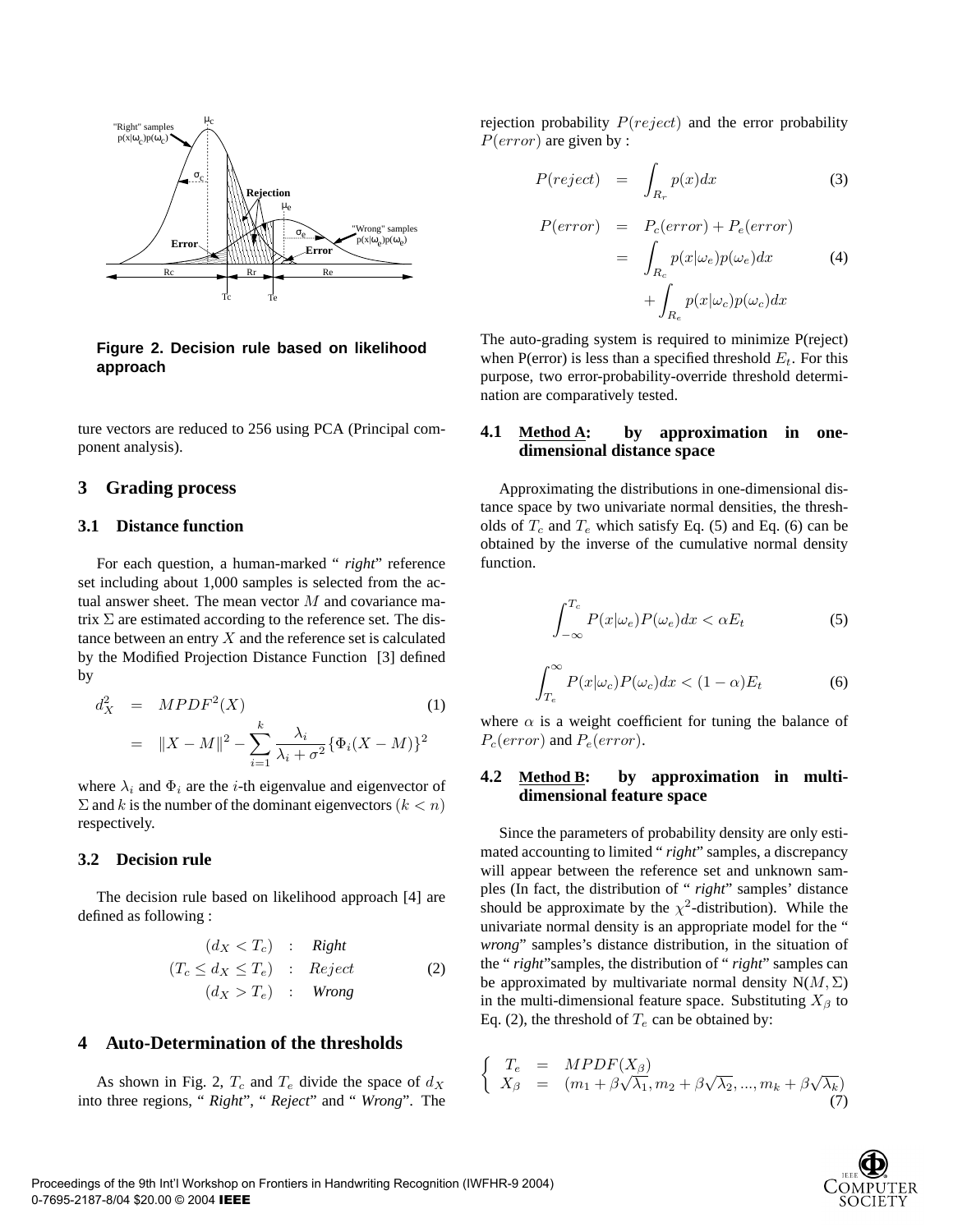where  $\beta$  is a tunable parameter (generally is set to enough large value, e.g.  $\beta > 2$ .) to specify how many  $\Sigma$  is the confusing samples apart from the reference set.

### **5 Experimental results**

The proposed decision rule and threshold determination methods has been evaluated by a database collected from the past tests. The database consists of 24 subsets and includes total of about 10,000 answers for each question. The subsets 1-3 (including 1000 " *right*" answers) were used as learning samples and the remaining subsets 4-24 (8655 answers) were used as test samples in the experiments.

### **5.1 Comparison of threshold determination methods**

The relationship between "Error Rate"  $(P_e)$  and "Rejection Rate"  $(P_r)$  are first comparatively evaluated against the "Hiragana string" questions for choosing the threshold determination method. The sample images and their distribution are listed in Table 1.

Table 2 shows that while method A and B give similar  $T_c$ , Method A gives less reliable of  $T_e$  for most questions, because the distribution of " *right*" samples approximated by univariate normal density has so small variance in onedimension that the threshold is sensitive if it is determined by cumulative probability density.

Fig. 3 shows the comparison of the relationship of  $P_e$ and  $P_r$  between learning samples and test samples. The thresholds determined by method B made decisions for the test samples closer to those for the learning samples.

### **5.2 Performance test**

From all above, the threshold determination method B was chosen for grading. The system performance has been evaluated by test samples for all types of questions.

As shown in Fig. 4, a reasonable accuracy of less than 0.04% error with less than 70% rejection was archived by proposed method.

#### **5.3 Analysis of grading error**

Fig.5(a) and (b) show two principal reasons of grading error:

- (a) the failure of the pre-processing (" *right*" answers are marked as "*wrong*");
- (b) the incapability of detail analysis (" *wrong*" answers are marked as "*right*").



**Figure 3. Comparison of**  $P_e$ - $P_r$  between two **threshold determination methods**

### **6 Conclusions**

In this paper, a decision rule with two threshold determination methods are proposed for the automatic grading system of Japanese dictation test. An encouraging grading accuracy of less than 0.04% error with less than 70% rejection rate was achieved by the system. Current target performance required by the institution i.e. 0.002% error with 90% rejection was also nearly achieved. The proposed method can be also applied to another decision problem such as "Signature verification", etc.

Future studies on 1) learning of the " *wrong*" samples in addition to the " *right*" samples, i.e. conversion from one class learning to two-classes learning, 2) improvement of pre-processing such as noise elimination based on the connected component analysis, 3) development of user interface, etc., are remaining to develope practical automatic grading system.

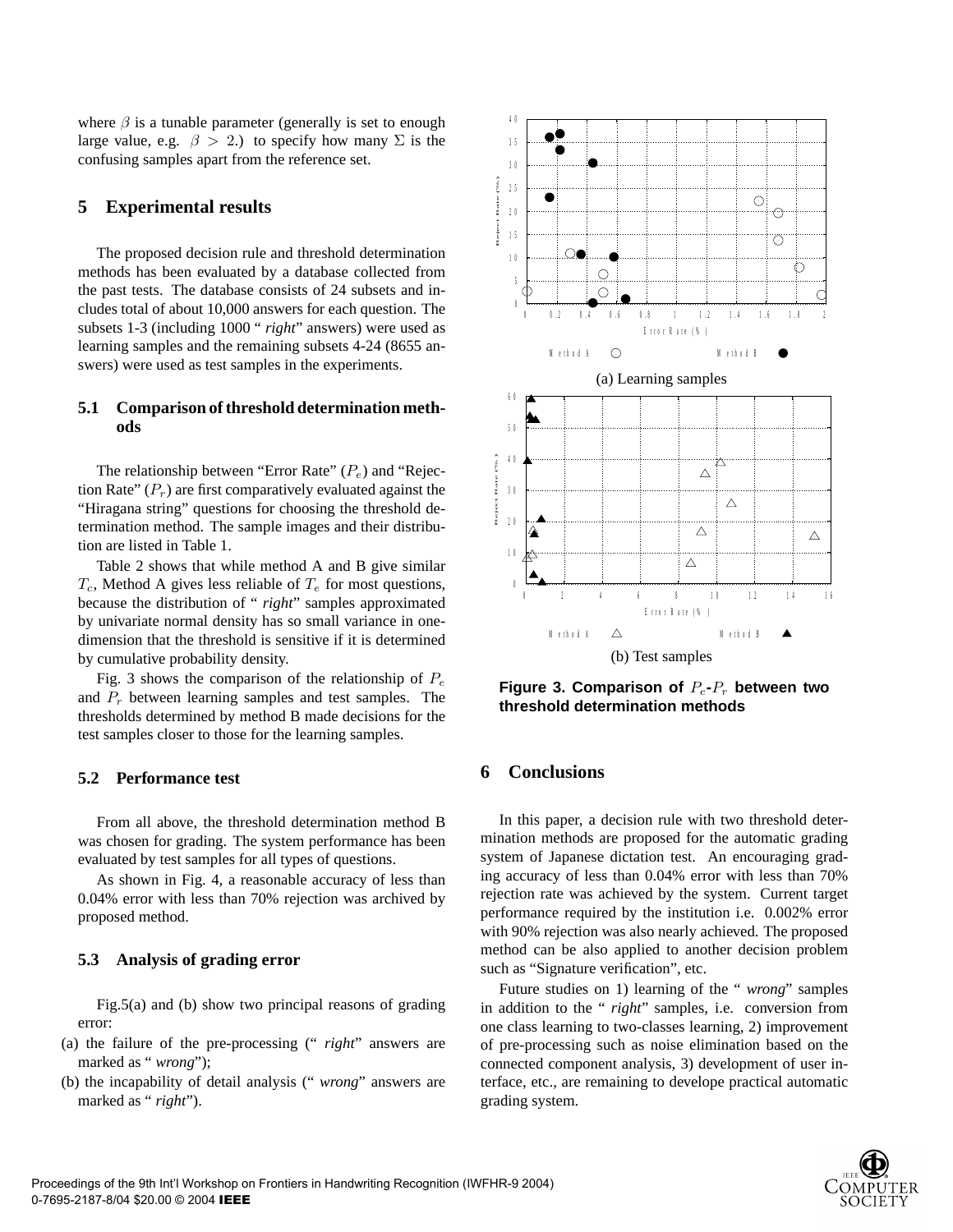

**Table 1. Samples used for comparing the threshold determination methods**

## **References**

- [1] http://www.kanken.or.jp
- [2] F. Kimura, T. Wakabayashi, S. Tsuruoka and Y. Miyake, "Improvement of Handwritten Japanese Character Recognition Using Weighted Direction Code Histogram," Pattern Recognition, vol.30, no.8, pp.1329- 1337, 1997.
- [3] T. Fukumoto, T. Wakabayashi, F. Kimura and Y. Miyake, "Accuracy Improvement of Handwritten Character Recognition by GLVQ," Proc. of 7th International Workshop on Frontiers in handwriting recognition (IWFHR-VII), pp.271-280, Amsterdam, The Netherlands, 2000.
- [4] K. Fukunaga, "Introduction to statistical pattern recognition", second Edition. Academic press, New York (1990).



**Figure 4.**  $P_e$ - $P_r$  for test samples